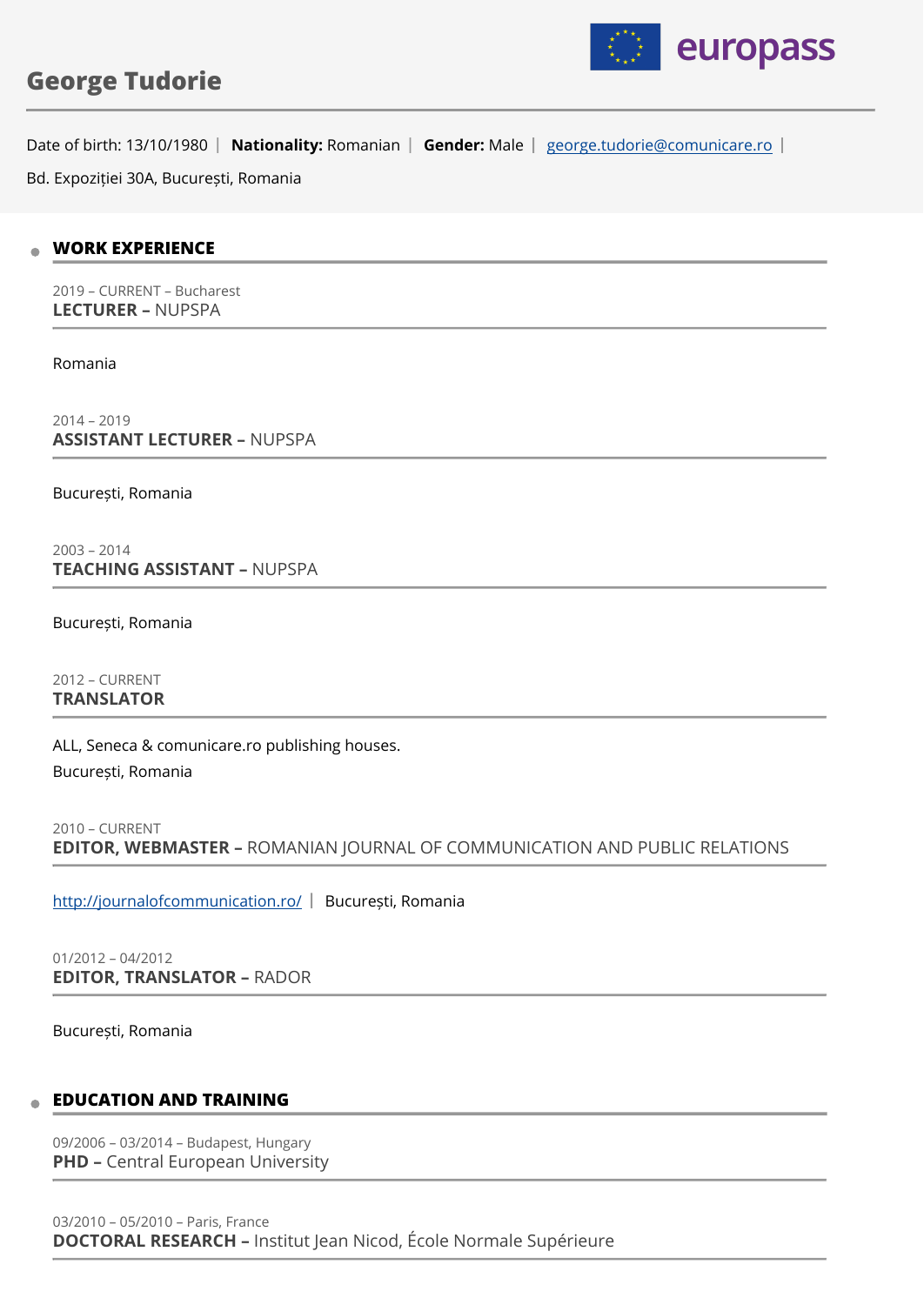2003 – 2005 – Bucharest, Romania **MA –** Facultatea de Filosofie - Universitatea din București

08/2001 – 06/2002 – New York, United States **UNDERGRADUATE STUDIES –** New York University

1999 – 2003 – Bucharest, Romania **BA –** Facultatea de Comunicare și Relații Publice, SNSPA

#### **LANGUAGE SKILLS**  $\triangle$

Mother tongue(s): **ROMANIAN**

Other language(s):

|                  | <b>UNDERSTANDING</b> |                | <b>SPEAKING</b>      |                       | <b>WRITING</b> |
|------------------|----------------------|----------------|----------------------|-----------------------|----------------|
|                  | Listening            | Reading        | Spoken<br>production | Spoken<br>interaction |                |
| <b>ENGLISH</b>   | C <sub>2</sub>       | C <sub>2</sub> | C <sub>2</sub>       | C <sub>2</sub>        | C <sub>2</sub> |
| <b>FRENCH</b>    | <b>B2</b>            | C <sub>1</sub> | <b>B2</b>            | B1                    | B1             |
| <b>GERMAN</b>    | B <sub>1</sub>       | <b>B2</b>      | A2                   | A2                    | B1             |
| <b>HUNGARIAN</b> | A1                   | A <sub>1</sub> | A1                   | A1                    | A1             |

*Levels: A1 and A2: Basic user; B1 and B2: Independent user; C1 and C2: Proficient user*